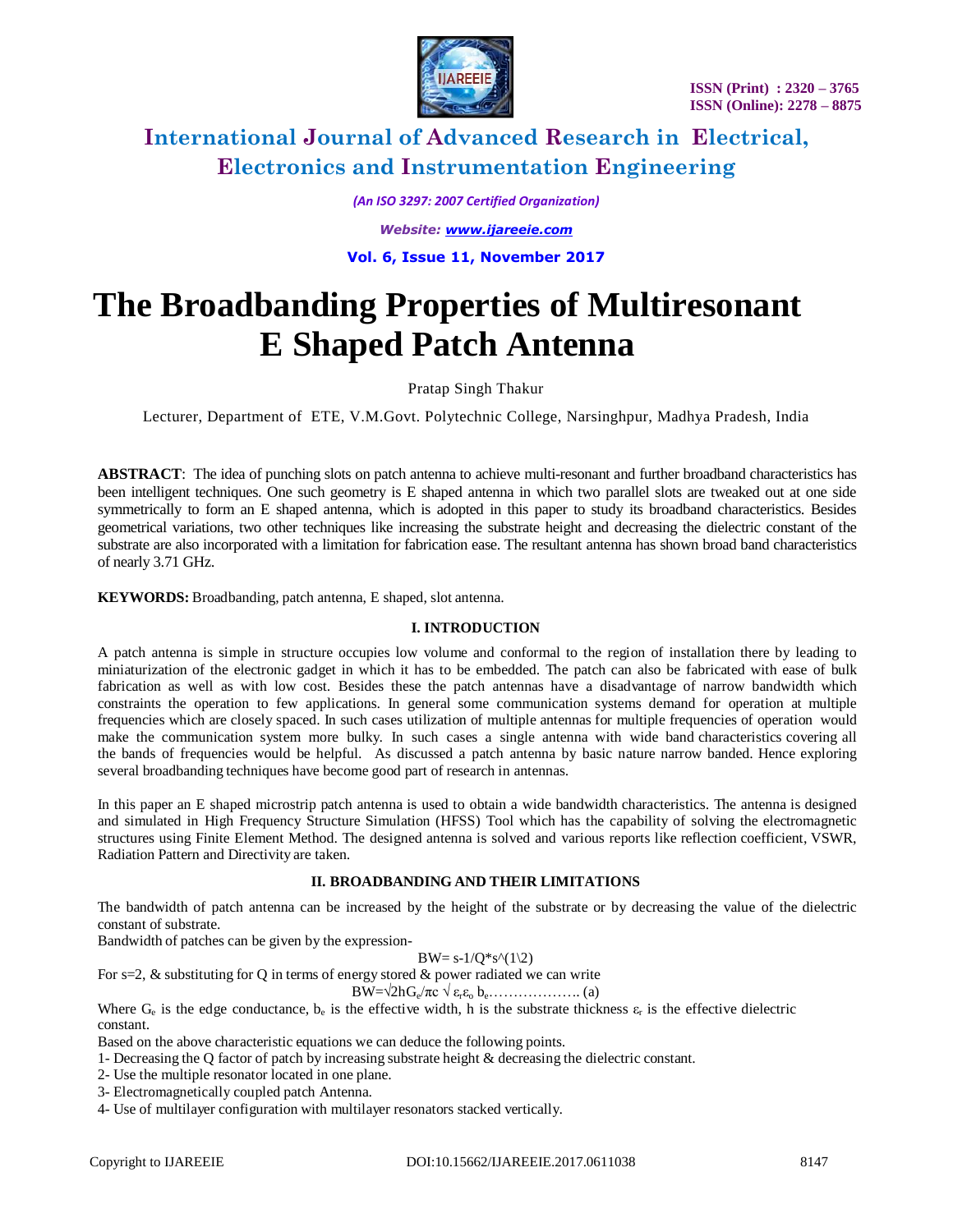

*(An ISO 3297: 2007 Certified Organization)*

*Website: [www.ijareeie.com](http://www.ijareeie.com/)*

### **Vol. 6, Issue 11, November 2017**

The bandwidth of the micro strip patch antenna is limited because the operating bandwidth of a single linearly polarized patch antenna is limited by its input VSWR (Standing Wave Ratio) and it is inversely proportional to the Q factor of the patch resonator. In addition to the above techniques there are some limitations with the same which are listed as follows:

- 1-For probe fed patch antenna an increase in the thickness of substrate causes an increase in probe inductance which in turn creates input matching problems.
- 2-For micro strip fed patches, increased substrate thickness causes an increase junction reactance, which creates spurious radiation as well as input match problem.
- 3-Thick substrates make it mechanically difficult to have antenna arrays conformal to curved surfaces (of aircraft, space craft, missile etc.).
- 4-Many of the analysis and design techniques (cavity model etc.) become inaccurate for thick substrate.

#### **Design with an E-Shaped Patch**

By using an E-shaped patch, similar broadband operation can be obtained. The E-shaped patch is formed by inserting a pair of wide slits at the boundary of a microstrip patch.



Figure 1. Geometry of a broadband E-shaped microstrip antenna

Non conducting posts of height *h* (not shown in the figure) from the ground plane. The two wide slits have the same length *l* and the same width  $w_1$  and are inserted at the bottom edge of the patch. The separation of the two wide slits is  $w_2$  and the two slits are placed symmetrically with respect to the patch's center line (*y* axis). There are thus only three parameters  $(l, w_1, w_2)$  for the wide slits used here. Along the patch's center line, a probe feed at a distance  $d_p$  from the patch's bottom edge can be located for good excitation of the proposed antenna over a wide bandwidth.

### **III. DESIGN AND SIMULATION**

The proposed antenna is designed in the HFSS environment using its efficient CAD tool. The designed antenna is subjected to boundary conditions relevant to the actual environment. By default the HFSS environment has perfectly electric conducting (PEC). Due to this the antenna has to be shielded with Vacuum or Air box to create absorbing boundary conditions. This procedure creates a free space environment. While designing patch antennas the choice of feed plays a major role in defining its efficiency and directivity. Here for simplicity, probe feed technique is employed. Identifying the feed point is another big hurdle. Suitable feed point identification give deeper dips and better VSWR. For the tunning tool in HFSS is used. Using this tool the process of finding solution is repeated again and again for each value of feed point in pre-defined array of feed points. Basing on the results we choose the best feed point. The following Fig. 2 shows the simulated antenna. Discrete solution type for solving is considered over a frequency sweep mentioned in the x-axis of the plots. Though the discrete weep is time consuming, but tend to provide more accurate results, hence preferred.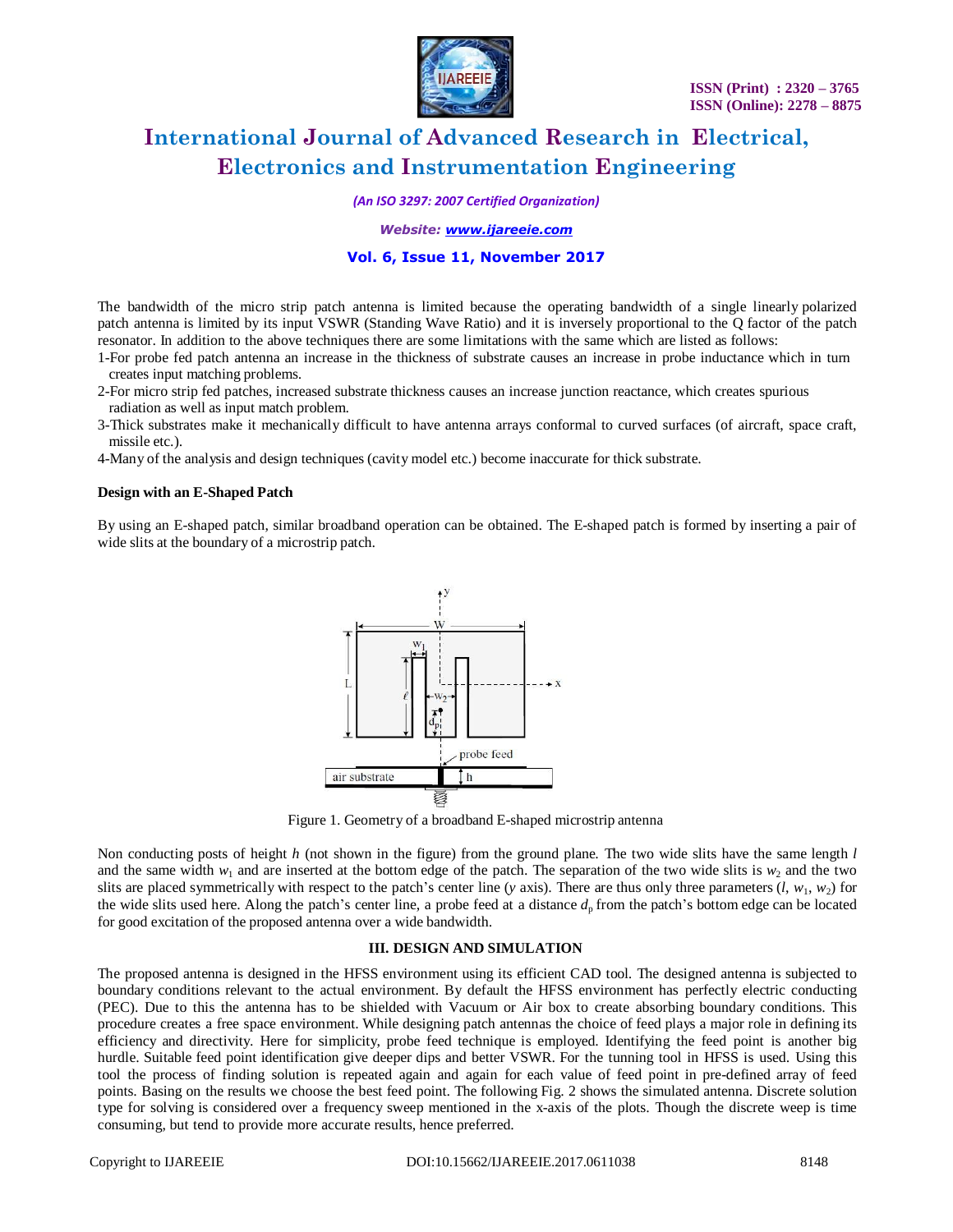

*(An ISO 3297: 2007 Certified Organization)*

*Website: [www.ijareeie.com](http://www.ijareeie.com/)*

**Vol. 6, Issue 11, November 2017**



Figure 2. Simulated E shaped antenna.

#### **IV. RESULTS AND DISCUSSION**

Basing on the geometry shown the Fig.2 and the solution setup and environment discussed in the previous section various reports are generated. The reflection Coefficient plot is as shown in the Fig.3. The corresponding VSWR is as shown in the Fig.4. The radiation pattern at the two edge frequencies of the bandwidth are presented in the Fig.5 and Fig.6. The frequency vs directivity is as shown in the Fig.7.



From Fig 3. it can be inferred that the entire band of frequencies between 9.17 GHz and 12.88 GHz show a S11 less than -10dB. Hence the entire region is considered as bandwidth.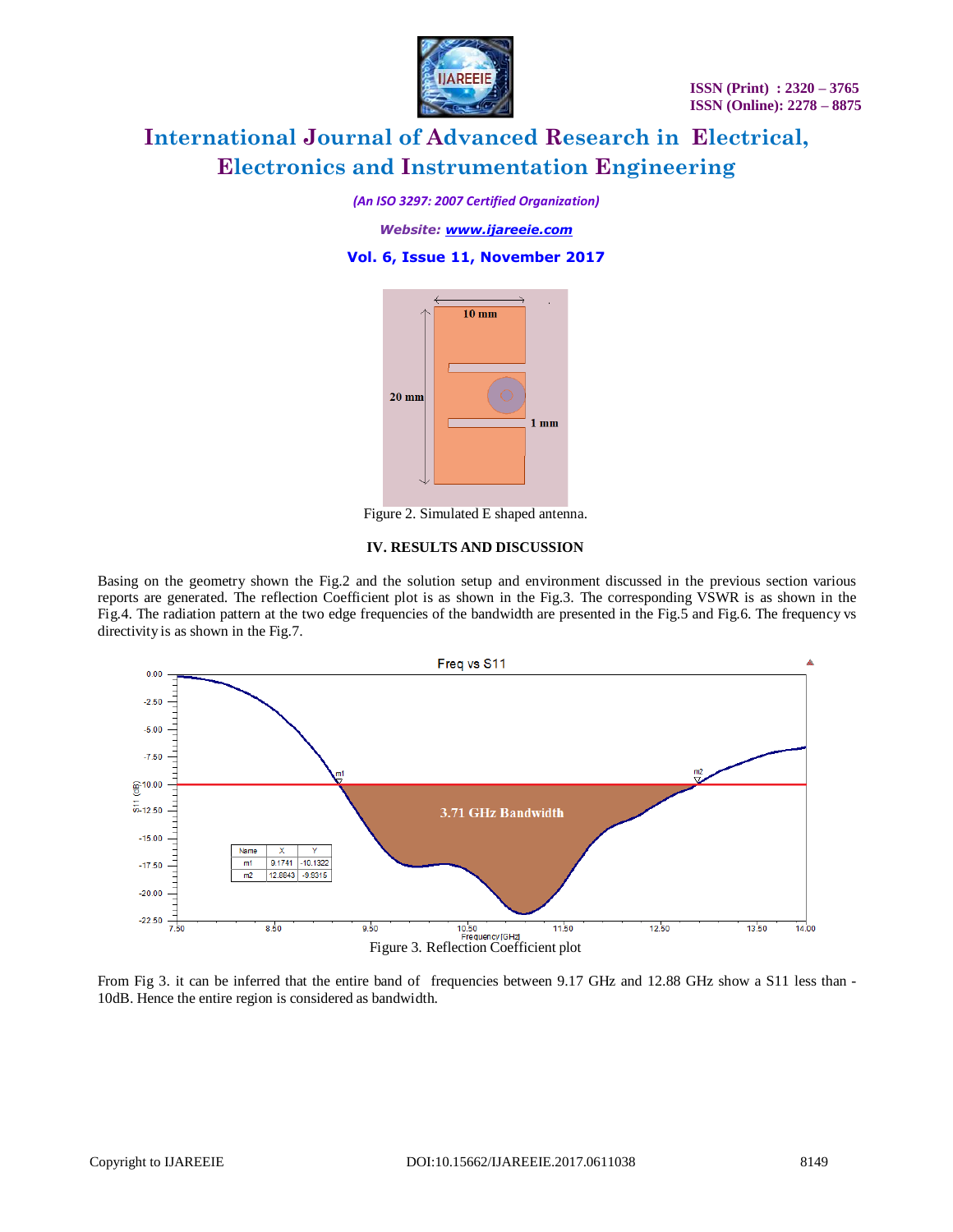



Figure 4. VSWR plot

From the VSWR plot shown in Fig.4 it can be seen that the value of VSWR is below 2 in the same frequency range obtained in Fig.3. Therefore this range of frequencies is concluded to be the bandwidth of the antenna.



Figure 5. Radiation Pattern at 9.17 GHz

Both edge frequencies are considered for Radiation Pattern. The polar plots of the antenna at these two frequencies and shown in Fig.5 and Fig. 6 respectively. The plots reveal the template radiation pattern of patch antenna.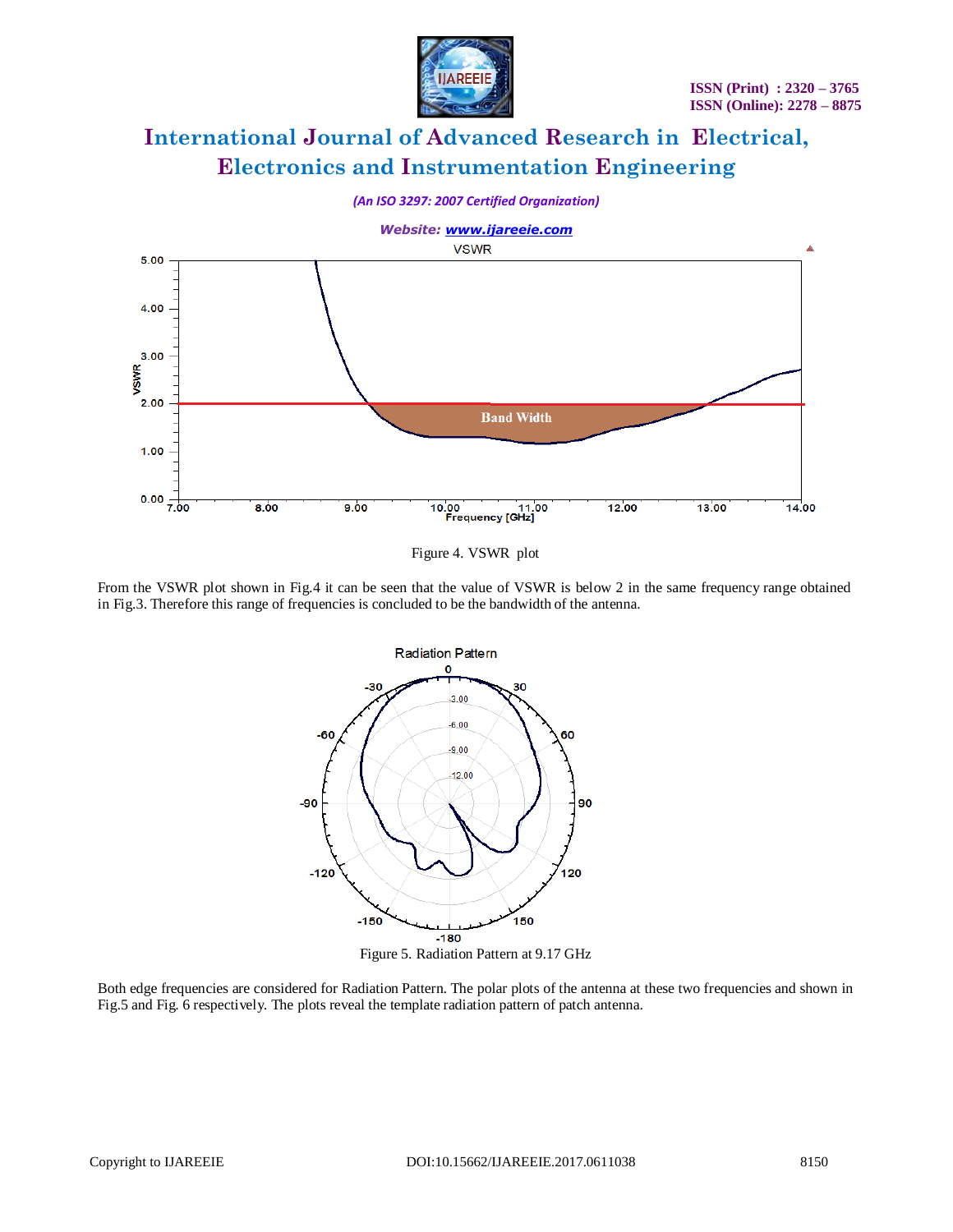**ISSN (Print) : 2320 – 3765 ISSN (Online): 2278 – 8875**



# **International Journal of Advanced Research in Electrical, Electronics and Instrumentation Engineering**

*(An ISO 3297: 2007 Certified Organization)*

*Website: [www.ijareeie.com](http://www.ijareeie.com/)*

**Vol. 6, Issue 11, November 2017**



Also the directivity plot in Fig.7 shows a respectable value of D above 6dB for the bandwidth.



#### **V.CONCLUSION**

The E shaped pattern on the patch is the reason for multi-resonant characteristics with close in dips in S11 whereas the techniques like low directivity and high substrate height have reduced the gap and resulted in broad band conditions. Validating the results by fabricating the antenna in the real time and taking the results would be a good part of the future work.